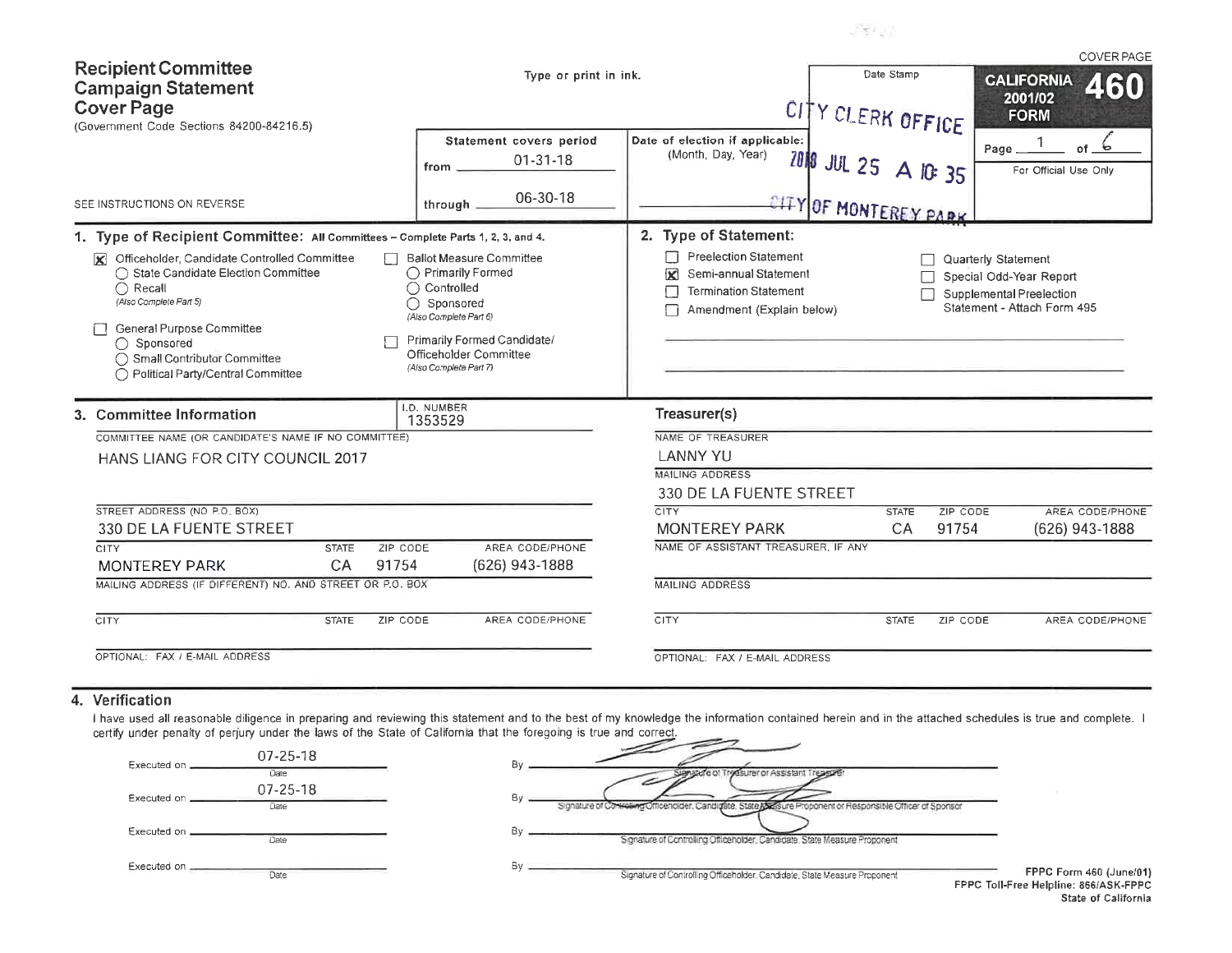## **Recipient Committee Campaign Statement** Cover Page - Part 2

#### 5. Officeholder or Candidate Controlled Committee

| NAME OF OFFICEHOLDER OR CANDIDATE |  |
|-----------------------------------|--|

#### **HANS LIANG**

|  | OFFICE SOUGHT OR HELD (INCLUDE LOCATION AND DISTRICT NUMBER IF APPLICABLE) |  |
|--|----------------------------------------------------------------------------|--|
|--|----------------------------------------------------------------------------|--|

### MONTEREY PARK CITY COUNCIL MEMBER

|  | RESIDENTIAL/BUSINESS ADDRESS (NO. AND STREET) |  | - CITY | <b>STATE</b> | ZIP. |
|--|-----------------------------------------------|--|--------|--------------|------|
|--|-----------------------------------------------|--|--------|--------------|------|

330 DE LA FUENTE STREET, MONTEREY PARK, CA 91754

Related Committees Not Included in this Statement: List any committees not included in this statement that are controlled by you or are primarily formed to receive contributions or make expenditures on behalf of your candidacy.

| COMMITTEE NAME    |                              |          | I.D. NUMBER |                       |
|-------------------|------------------------------|----------|-------------|-----------------------|
|                   |                              |          |             |                       |
|                   |                              |          |             |                       |
|                   |                              |          |             |                       |
| NAME OF TREASURER |                              |          |             | CONTROLLED COMMITTEE? |
|                   |                              |          | <b>YES</b>  | NO.                   |
| COMMITTEE ADDRESS | STREET ADDRESS (NO P.O. BOX) |          |             |                       |
|                   |                              |          |             |                       |
| <b>CITY</b>       | <b>STATE</b>                 | ZIP CODE |             | AREA CODE/PHONE       |
|                   |                              |          |             |                       |
|                   |                              |          |             |                       |
| COMMITTEE NAME    |                              |          | LD. NUMBER  |                       |
|                   |                              |          |             |                       |
|                   |                              |          |             |                       |
| NAME OF TREASURER |                              |          |             | CONTROLLED COMMITTEE? |
|                   |                              |          | <b>YES</b>  | <b>NO</b>             |
|                   |                              |          |             |                       |
| COMMITTEE ADDRESS | STREET ADDRESS (NO P.O. BOX) |          |             |                       |
|                   |                              |          |             |                       |
| CITY              | <b>STATE</b>                 | ZIP CODE |             | AREA CODE/PHONE       |

#### 6. Ballot Measure Committee

NAME OF BALLOT MEASURE

| <b>JURISDICTION</b>  | <b>SUPPORT</b> |
|----------------------|----------------|
| BALLOT NO. OR LETTER | OPPOSE         |

Identify the controlling officeholder, candidate, or state measure proponent, if any.

NAME OF OFFICEHOLDER, CANDIDATE, OR PROPONENT

| OFFICE SOUGHT OR HELD | <b>I DISTRICT NO. IF ANY</b> |
|-----------------------|------------------------------|

7. Primarily Formed Committee List names of officeholder(s) or candidate(s) for which this committee is primarily formed.

| NAME OF OFFICEHOLDER OR CANDIDATE | OFFICE SOUGHT OR HELD | <b>SUPPORT</b><br>OPPOSE |
|-----------------------------------|-----------------------|--------------------------|
| NAME OF OFFICEHOLDER OR CANDIDATE | OFFICE SOUGHT OR HELD | <b>SUPPORT</b><br>OPPOSE |
| NAME OF OFFICEHOLDER OR CANDIDATE | OFFICE SOUGHT OR HELD | <b>SUPPORT</b><br>OPPOSE |
| NAME OF OFFICEHOLDER OR CANDIDATE | OFFICE SOUGHT OR HELD | <b>SUPPORT</b><br>OPPOSE |

Attach continuation sheets if necessary

COVER PAGE - PART 2

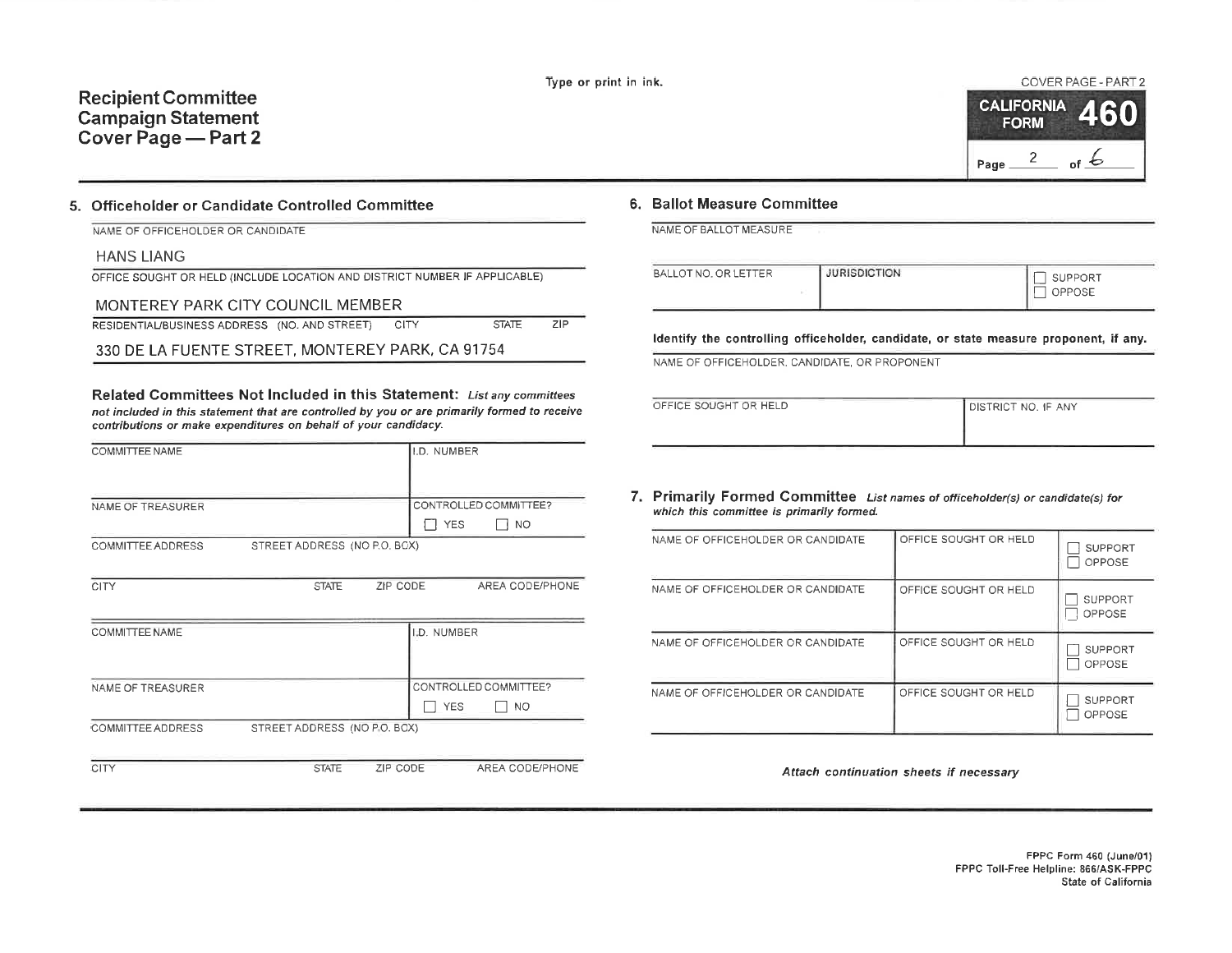| Type or print in ink.                                                                                                                                                                                        |                          |                                                              |                                                                                                                                                                                                                                                                                                                                                                                                                                                  | <b>SUMMARY PAGE</b>                                                                                                                                         |
|--------------------------------------------------------------------------------------------------------------------------------------------------------------------------------------------------------------|--------------------------|--------------------------------------------------------------|--------------------------------------------------------------------------------------------------------------------------------------------------------------------------------------------------------------------------------------------------------------------------------------------------------------------------------------------------------------------------------------------------------------------------------------------------|-------------------------------------------------------------------------------------------------------------------------------------------------------------|
| to whole dollars.                                                                                                                                                                                            |                          | Statement covers period<br>$01 - 31 - 18$<br>from $=$        |                                                                                                                                                                                                                                                                                                                                                                                                                                                  | <b>CALIFORNIA</b><br>460<br><b>FORM</b>                                                                                                                     |
|                                                                                                                                                                                                              |                          | through                                                      | 06-30-18                                                                                                                                                                                                                                                                                                                                                                                                                                         | Page $\frac{3}{2}$ of $\frac{6}{3}$<br>I.D. NUMBER                                                                                                          |
|                                                                                                                                                                                                              |                          |                                                              |                                                                                                                                                                                                                                                                                                                                                                                                                                                  | 1353529                                                                                                                                                     |
| Column A<br>TOTAL THIS PERIOD<br>(FROM ATTACHED SCHEDULES)                                                                                                                                                   |                          |                                                              |                                                                                                                                                                                                                                                                                                                                                                                                                                                  | <b>Calendar Year Summary for Candidates</b><br>Running in Both the State Primary and                                                                        |
| 0<br>$^{\circ}$<br>$\overline{0}$<br>TOTAL CONTRIBUTIONS RECEIVED MARAGERY And Lines 3 + 4 \$                                                                                                                | S.<br>$\mathbb{S}$       | 0<br>0<br>$\overline{0}$<br>0                                | 20. Contributions<br>Received<br>21. Expenditures<br>Made                                                                                                                                                                                                                                                                                                                                                                                        | 1/1 through 6/30<br>7/1 to Date<br>$s = 1$                                                                                                                  |
| 1225<br>$\Omega$<br>1225<br>$\Omega$<br>0<br>1225                                                                                                                                                            | S.<br>$\mathbb{R}$<br>s. | 1225<br>$\mathbf{0}$<br>1225<br>$\Omega$<br>$\Omega$<br>1225 | <b>Candidates</b><br>Date of Election<br>(mm/dd/yy)                                                                                                                                                                                                                                                                                                                                                                                              | <b>Expenditure Limit Summary for State</b><br>22. Cumulative Expenditures Made*<br>(If Subject to Voluntary Expenditure Limit)<br><b>Total to Date</b><br>s |
| 12034<br>12. Beginning Cash Balance  Previous Summary Page, Line 16 \$<br>$\overline{0}$<br>603<br>1225<br>11412<br>16. ENDING CASH BALANCE  Add Lines 12 + 13 + 14, then subtract Line 15 \$<br>0<br>0<br>0 | any).                    |                                                              |                                                                                                                                                                                                                                                                                                                                                                                                                                                  | $\mathbb{S}$<br>$S_{\text{max}}$<br>$S_{\perp}$<br>*Since January 1, 2001. Amounts in this section may be<br>FPPC Form 460 (June/01)                        |
|                                                                                                                                                                                                              |                          | Amounts may be rounded                                       | Column <sub>B</sub><br>CALENDAR YEAR<br>TOTAL TO DATE<br>0<br>To calculate Column B, add<br>amounts in Column A to the<br>corresponding amounts<br>from Column B of your last<br>report. Some amounts in<br>Column A may be negative<br>figures that should be<br>subtracted from previous<br>period amounts. If this is<br>the first report being filed<br>for this calendar year, only<br>carry over the amounts<br>from Lines 2, 7, and 9 (if | <b>General Elections</b><br>different from amounts reported in Column B.                                                                                    |

 $\tilde{a}$  ). <br> <br> <br> <br> <br> <br> <br> <br> <br><br><br><br><br><br>

 $\label{eq:3.1} \begin{array}{ll} \mathcal{F} & \mathcal{F} & \mathcal{F} \\ \mathcal{F} & \mathcal{F} & \mathcal{F} \end{array}$ 

 $\mathcal{R}$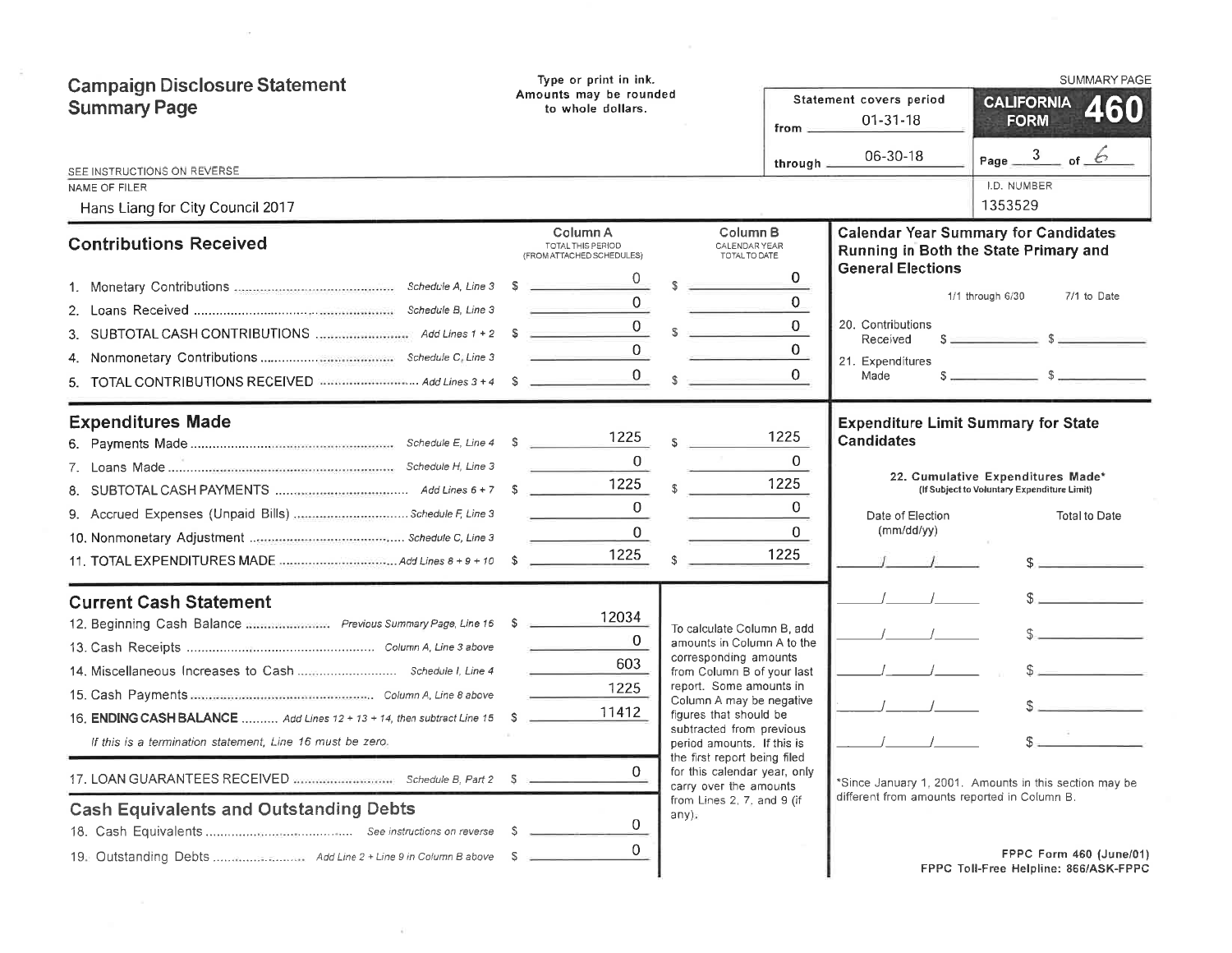| Schedule E                       | Type or print in ink.<br>Amounts may be rounded | Statement covers period | SCHEDULEE<br><b>CALIFORNIA</b><br>460 |
|----------------------------------|-------------------------------------------------|-------------------------|---------------------------------------|
| <b>Payments Made</b>             | to whole dollars.                               | $01-31-18$<br>from      | <b>FORM</b>                           |
| SEE INSTRUCTIONS ON REVERSE      |                                                 | 06-30-18<br>through     | of $\mathcal{L}$<br>Page.             |
| NAME OF FILER                    |                                                 |                         | I.D. NUMBER                           |
| Hans Liang for City Council 2017 |                                                 |                         | 1353529                               |

### CODES: If one of the following codes accurately describes the payment, you may enter the code. Otherwise, describe the payment.

|              | CMP campaign paraphernalia/misc.                              | <b>MBR</b> | member communications                        |      | RAD radio airtime and production costs                        |
|--------------|---------------------------------------------------------------|------------|----------------------------------------------|------|---------------------------------------------------------------|
|              | CNS campaign consultants                                      |            | MTG meetings and appearances                 | RFD. | returned contributions                                        |
|              | CTB contribution (explain nonmonetary)*                       |            | OFC office expenses                          |      | SAL campaign workers' salaries                                |
|              | CVC civic donations                                           | PΕΤ        | petition circulating                         |      | TEL t.v. or cable airtime and production costs                |
| FIL .        | candidate filing/ballot fees                                  | PHO.       | phone banks                                  |      | TRC candidate travel, lodging, and meals                      |
|              | FND fundraising events                                        | <b>POL</b> | polling and survey research                  |      | TRS staff/spouse travel, lodging, and meals                   |
| $\mathbb{D}$ | independent expenditure supporting/opposing others (explain)* |            | POS postage, delivery and messenger services |      | TSF transfer between committees of the same candidate/sponsor |
|              | LEG legal defense                                             | PRO        | professional services (legal, accounting)    |      | VOT voter registration                                        |
| LIT.         | campaign literature and mailings                              | PRT        | print ads                                    |      | WEB information technology costs (internet, e-mail)           |

| NAME AND ADDRESS OF PAYEE<br>(IF COMMITTEE, ALSO ENTER I.D. NUMBER)                                  | OR<br>CODE | DESCRIPTION OF PAYMENT                             | AMOUNT PAID |
|------------------------------------------------------------------------------------------------------|------------|----------------------------------------------------|-------------|
| Monterey Park Library Foundation<br>318 S. Ramona Avenue<br>Monterey Park, CA 91754                  | <b>CVC</b> | Donation for Library Fundraiser                    | 100         |
| Monterey Park Library Foundation<br>318 S. Ramona Avenue<br>Monterey Park, CA 91754                  | CVC        | Donation for Library Banquet<br>the company of the | 500         |
| Monterey Park Woman's Club<br>440 S. McPherrin Ave.<br>Monterey Park, CA 91754                       | <b>CVC</b> | Donation                                           | 100         |
| * Payments that are contributions or independent expenditures must also be summarized on Schedule D. |            | <b>SUBTOTAL \$</b>                                 | 700         |

# **Schedule E Summary**

FPPC Form 460 (June/01)<br>FPPC Toll-Free Helpline: 866/ASK-FPPC

 $\overline{a}$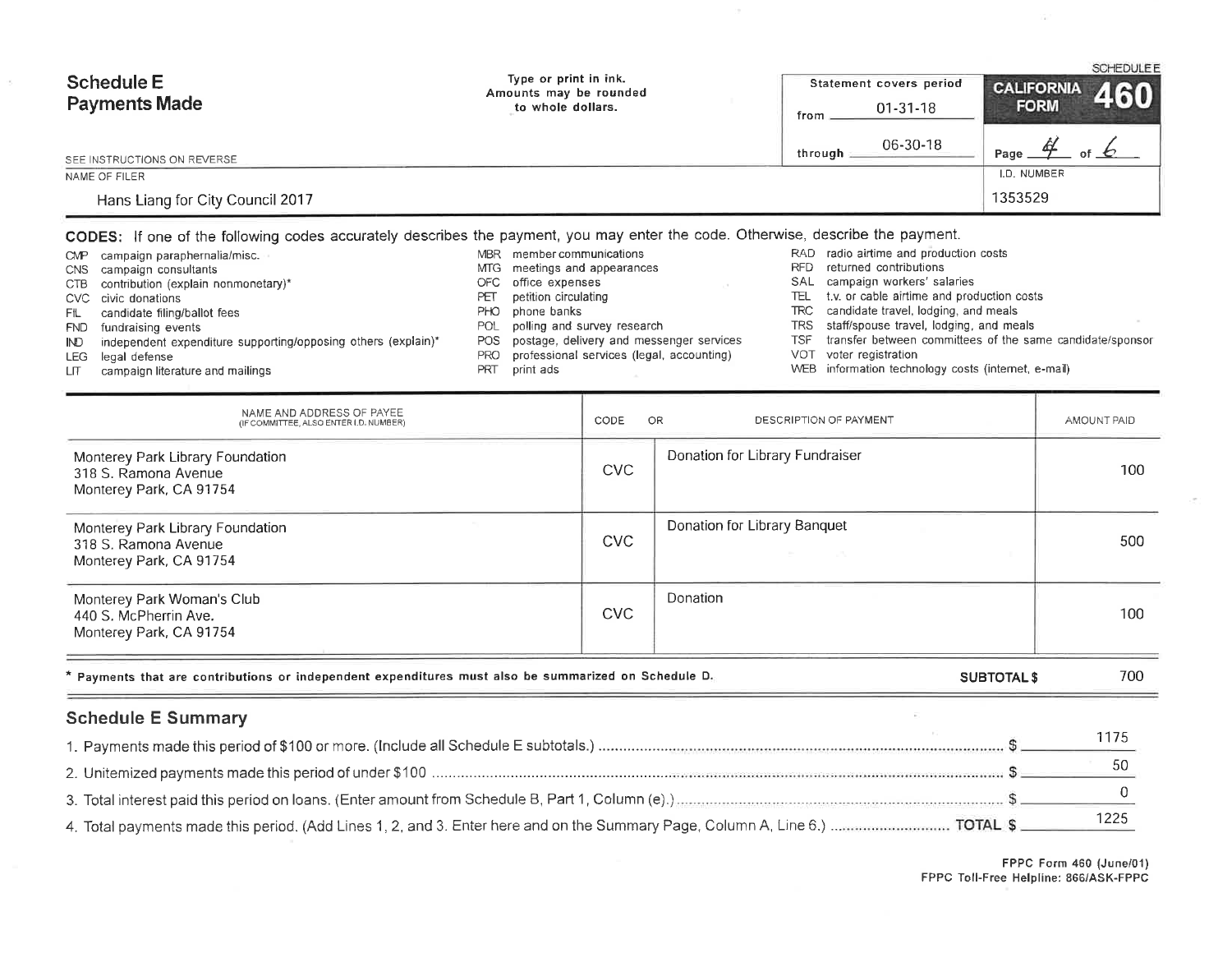| <b>Schedule E</b><br>(Continuation Sheet)<br><b>Payments Made</b><br>SEE INSTRUCTIONS ON REVERSE<br>NAME OF FILER<br>Hans Liang for City Council 2017<br>CODES: If one of the following codes accurately describes the payment, you may enter the code. Otherwise, describe the payment.<br>campaign paraphernalia/misc.<br>CMP .<br>campaign consultants<br>CNS<br>contribution (explain nonmonetary)*<br>CTB<br>CVC civic donations<br>candidate filing/ballot fees<br>FIL<br><b>FND</b><br>fundraising events<br>independent expenditure supporting/opposing others (explain)*<br>IND.<br>legal defense<br><b>LEG</b><br>campaign literature and mailings<br>LП | Type or print in ink.<br>Amounts may be rounded<br>to whole dollars.<br>MBR member communications<br>meetings and appearances<br>MTG.<br><b>OFC</b><br>office expenses<br>petition circulating<br>PET<br>phone banks<br><b>PHO</b><br>polling and survey research<br>POL<br>POS<br><b>PRO</b><br>PRT<br>print ads |            | postage, delivery and messenger services<br>professional services (legal, accounting) | Statement covers period<br>$01 - 31 - 18$<br>from<br>06-30-18<br>through<br>RAD radio airtime and production costs<br><b>RFD</b><br>returned contributions<br>SAL campaign workers' salaries<br>t.v. or cable airtime and production costs<br>TEL.<br><b>TRC</b><br>candidate travel, lodging, and meals<br>staff/spouse travel, lodging, and meals<br><b>TRS</b><br>transfer between committees of the same candidate/sponsor<br>TSF<br>voter registration<br>VOT<br>information technology costs (internet, e-mail)<br><b>WEB</b> | <b>CALIFORNIA</b><br><b>FORM</b><br>Page<br>I.D. NUMBER<br>1353529 | SCHEDULE E (CONT.)<br>460<br>5<br>of. |
|--------------------------------------------------------------------------------------------------------------------------------------------------------------------------------------------------------------------------------------------------------------------------------------------------------------------------------------------------------------------------------------------------------------------------------------------------------------------------------------------------------------------------------------------------------------------------------------------------------------------------------------------------------------------|-------------------------------------------------------------------------------------------------------------------------------------------------------------------------------------------------------------------------------------------------------------------------------------------------------------------|------------|---------------------------------------------------------------------------------------|-------------------------------------------------------------------------------------------------------------------------------------------------------------------------------------------------------------------------------------------------------------------------------------------------------------------------------------------------------------------------------------------------------------------------------------------------------------------------------------------------------------------------------------|--------------------------------------------------------------------|---------------------------------------|
| NAME AND ADDRESS OF PAYEE<br>(IF COMMITTEE, ALSO ENTER I.D. NUMBER)                                                                                                                                                                                                                                                                                                                                                                                                                                                                                                                                                                                                |                                                                                                                                                                                                                                                                                                                   | CODE       | OR                                                                                    | DESCRIPTION OF PAYMENT                                                                                                                                                                                                                                                                                                                                                                                                                                                                                                              |                                                                    | AMOUNT PAID                           |
| <b>Chinese American Elected Officials</b><br>126 East Valley Boulevard<br>Alhambra, CA 91801                                                                                                                                                                                                                                                                                                                                                                                                                                                                                                                                                                       |                                                                                                                                                                                                                                                                                                                   | <b>CVC</b> | <b>Annual Fundraising Banquet</b>                                                     |                                                                                                                                                                                                                                                                                                                                                                                                                                                                                                                                     |                                                                    | 375                                   |
| Monterey Park Lions Club<br>215 Chandler Avenue<br>Monterey Park, CA 91754                                                                                                                                                                                                                                                                                                                                                                                                                                                                                                                                                                                         |                                                                                                                                                                                                                                                                                                                   | <b>CVC</b> | Pancake Breakfast Donation                                                            |                                                                                                                                                                                                                                                                                                                                                                                                                                                                                                                                     |                                                                    | 100                                   |
|                                                                                                                                                                                                                                                                                                                                                                                                                                                                                                                                                                                                                                                                    |                                                                                                                                                                                                                                                                                                                   |            |                                                                                       |                                                                                                                                                                                                                                                                                                                                                                                                                                                                                                                                     |                                                                    |                                       |
|                                                                                                                                                                                                                                                                                                                                                                                                                                                                                                                                                                                                                                                                    |                                                                                                                                                                                                                                                                                                                   |            |                                                                                       |                                                                                                                                                                                                                                                                                                                                                                                                                                                                                                                                     |                                                                    |                                       |
|                                                                                                                                                                                                                                                                                                                                                                                                                                                                                                                                                                                                                                                                    |                                                                                                                                                                                                                                                                                                                   |            |                                                                                       |                                                                                                                                                                                                                                                                                                                                                                                                                                                                                                                                     |                                                                    |                                       |
| * Payments that are contributions or independent expenditures must also be summarized on Schedule D.                                                                                                                                                                                                                                                                                                                                                                                                                                                                                                                                                               |                                                                                                                                                                                                                                                                                                                   |            |                                                                                       |                                                                                                                                                                                                                                                                                                                                                                                                                                                                                                                                     | <b>SUBTOTAL S</b>                                                  | 475                                   |

 $\mathcal{L}^{\mathcal{L}}$